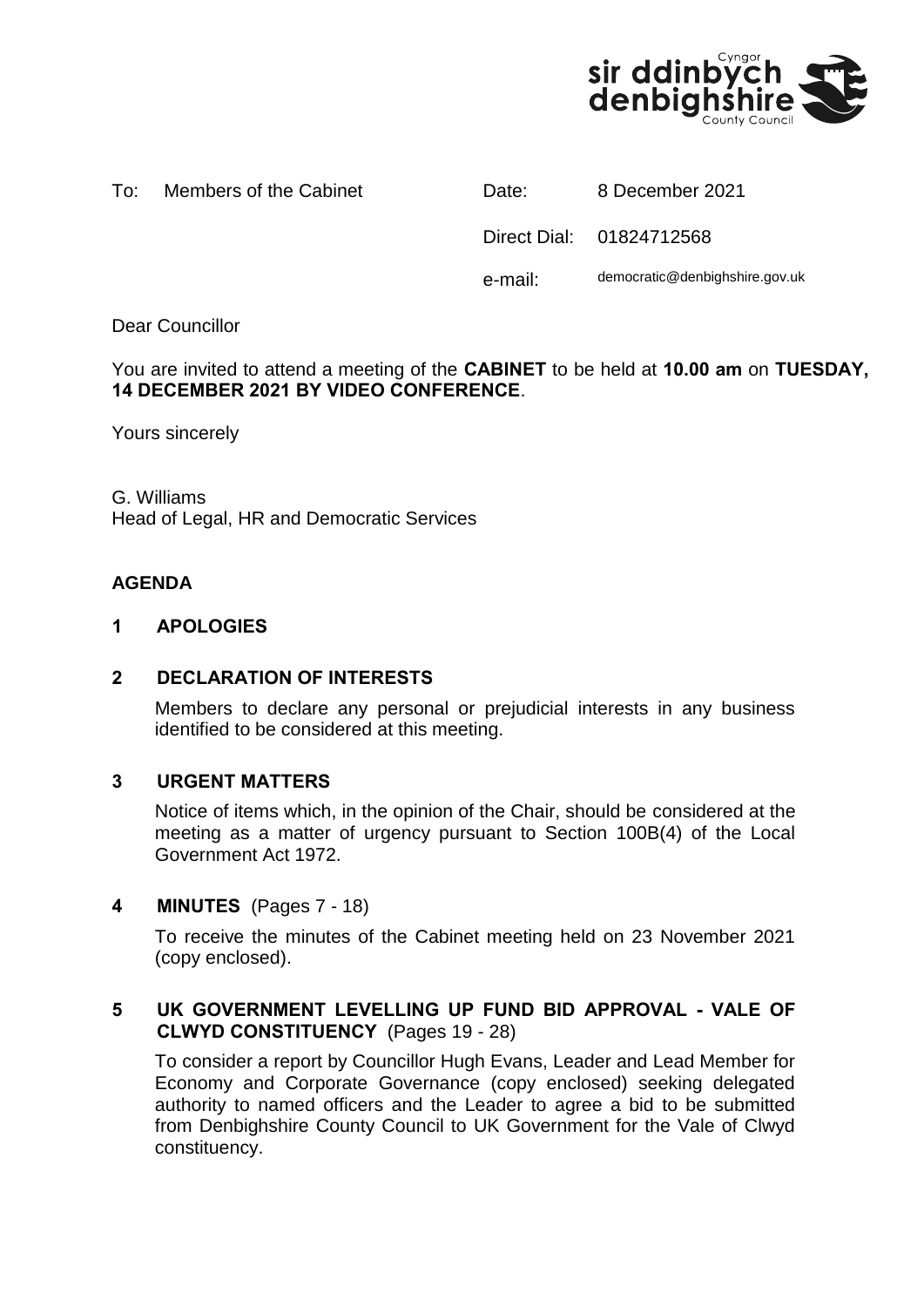### **6 DENBIGHSHIRE GYPSY AND TRAVELLER ACCOMMODATION ASSESSMENT 2021** (Pages 29 - 114)

To consider a report **(which contains a confidential appendix)** by Councillor Mark Young, Lead Member for Planning, Public Protection, Safer Communities and Domestic Abuse (copy enclosed) seeking Cabinet approval of the draft Gypsy and Traveller Accommodation Assessment 2021 for submission to Welsh Government.

# **7 WELSH IN EDUCATION STRATEGIC PLAN 2022 - 2032** (Pages 115 - 152)

To consider a report by Councillor Huw Hilditch-Roberts, Lead Member for Education, Children's Services and Public Engagement (copy enclosed) seeking Cabinet approval of the Welsh in Education Strategic Plan for submission to Welsh Government.

### **8 PROPOSED MINIMUM STANDARD FOR DENBIGHSHIRE COUNTY COUNCIL (DCC) NON-DOMESTIC NEW BUILD AND MAJOR EXTENSION/REFURBISHMENT CONSTRUCTION PROJECTS WHICH INCLUDES TARGETS FOR IN USE AND EMBODIED CARBON** (Pages 153 - 190)

To consider a report by Councillor Brian Jones, Lead Member for Waste, Transport and the Environment (copy enclosed) seeking Cabinet agreement to the adoption and implementation of a DCC construction standard for nondomestic new build and major extension/refurbishment construction projects to meet in use and embodied carbon targets.

### **9 ESTABLISHMENT OF THE NORTH WALES CORPORATE JOINT COMMITTEE** (Pages 191 - 206)

To consider a report by Councillor Hugh Evans, Leader and Lead Member for Economy and Corporate Governance (copy enclosed) on the arrangements to be made for the establishment of the North Wales Corporate Joint Committee (CJC) and seeking Cabinet approval in principle for the transfer of functions of the North Wales Economic Ambition Board to the CJC by way of a delegation agreement.

# **10 REDEVELOPMENT OF THE FORMER PRESTATYN LIBRARY - CONTRACT AWARD** (Pages 207 - 226)

To consider a joint report **(which includes a confidential appendix)** by Councillors Tony Thomas, Lead Member for Housing and Communities and Julian Thompson-Hill, Lead Member for Finance, Performance and Strategic Assets (copy enclosed) seeking Cabinet approval to award the contract for the redevelopment of the former Prestatyn library site.